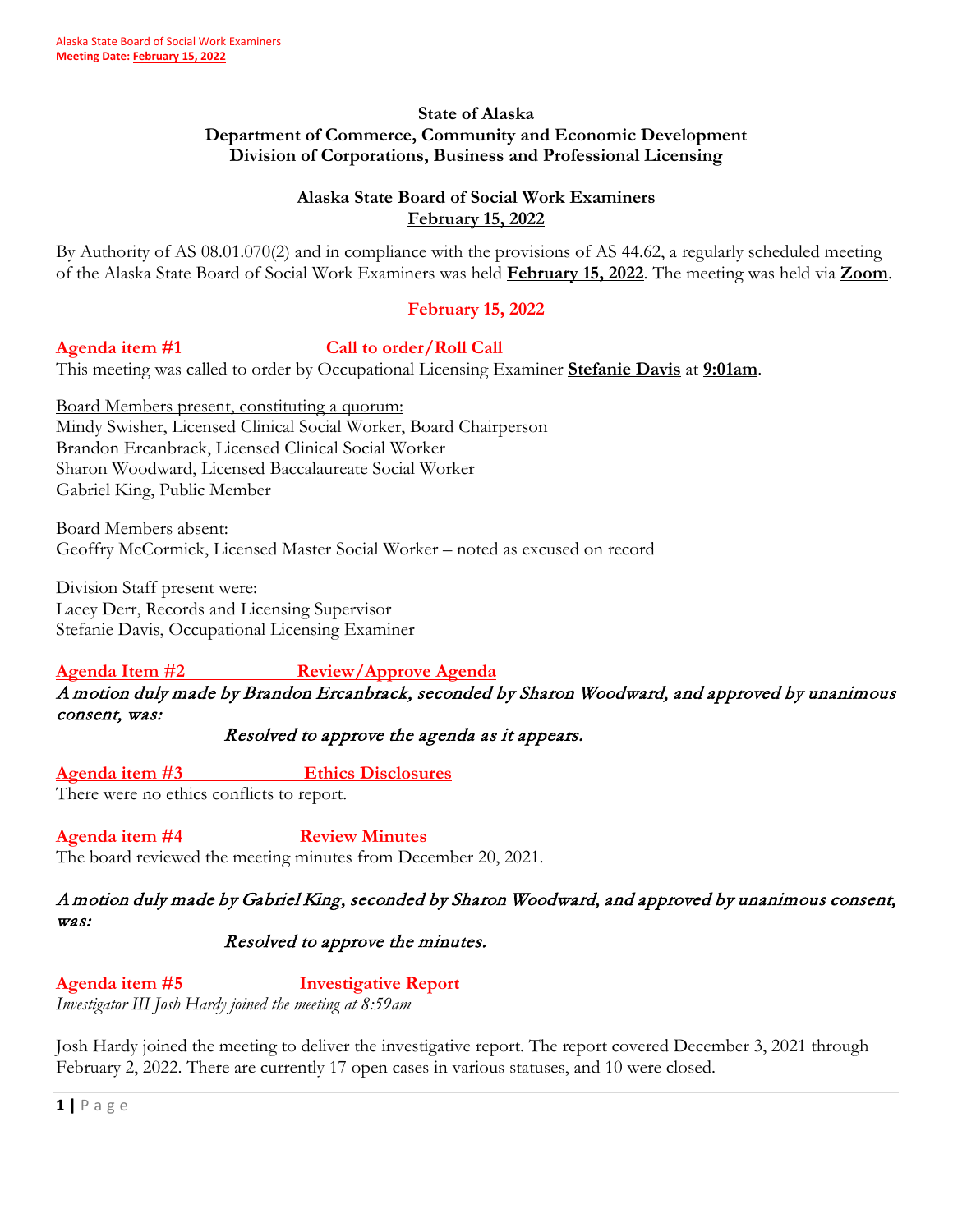Brandon Ercanbrack noted the increase in complaints that was previously noted in the December 20, 2021 meeting. He is interested in the percentage of increase in complaints that the Division is receiving. Investigator Hardy noted that he would need to run the specific numbers to find the increase, but that investigative complaints have indeed increased. Many of these complaints are in regards to high contention divorce cases where a Social Worker is involved in the care of children involved in a high contention case. That is not the entirety of cases, but it is the largest outlier seen in the last year of investigative reports. Board Chair Mindy Swisher is interested in re-discussing creating a Disciplinary Matrix for the Social Work board. This was noted to be discussed during New Business.

Investigator Hardy thanked the board for their hard work in completing the increased number of reviews they have been receiving.

## *Josh Hardy left the meeting at 9:11am*

# **Agenda item #6 Old Business**

## **A. Regulation Discussion**

During the last two board meetings, the board has discussed the Continuing Education (CE) requirements for initial licensure vs. the CE requirements for renewals, and the benefit of requiring teletherapy CEs for initial licensure.

### The current CE requirements are as follows:

-**Initial Licensure:** 45 hours of Continuing Education received within the five years before the date the application is received that include a minimum of: 6 hours in Substance Abuse Education, and 3 in Professional Ethics. -**First Biennial Renewal:** 45 hours of Continuing Education earned during the 2 years before the expiration date of the person's license that include a minimum of: 6 hours in Substance Abuse Education, 6 hours in Cross-Cultural education relating to Alaska Native, 3 hours in Professional Ethics, 3 hours in Teletherapy Practice. -**After first Biennial Renewal:** 45 hours of Continuing Education earned during the 2 years before the expiration date of the person's license that include a minimum of: 6 hours in Substance Abuse Education, 6 hours in Cross-Cultural (of which, three hours include issues relating to Alaska Natives), 3 hours in Professional Ethics, 3 hours in Teletherapy Practice.

To make an informed decision while reviewing and possibly updating the CE requirements, the board wanted to know the initial reasonings for requiring less specific CEs for initial Social Work licensure vs. renewal. They also wanted to review what all other mental health boards currently require for initial licensure vs. renewals. OLE Davis attempted to find past minutes from meetings where Social Work board members updated regulations specifying CEs for renewals. Unfortunately, these minutes were unable to be located as they occurred prior to the year 2000, therefore the discussion was unable to be presented to the board. However, the board was presented with a table showing the CE requirements for initial licensure and renewals for the various mental health boards.

Mindy Swisher pointed out that the Social Work board has more nuanced CEs for initial licensure than other mental health boards. RLS Derr informed the board that the Psychology board is currently in the process of updating regulations to include CE requirements when receiving initial licensure and is basing said regulations off the Social Work regulations. Professional Counselors are also looking at more specific CEs for their supervisor license type.

Discussion was had regarding why Alaska Native CEs are not included in initial licensure. Various reasons may have gone into this decision, such as Alaska Native specific CE courses being few and far between, as well as the previously mentioned possibility that out of state applicants would not have yet been required to receive those CEs in the past if applying for initial licensure.

**2 |** Page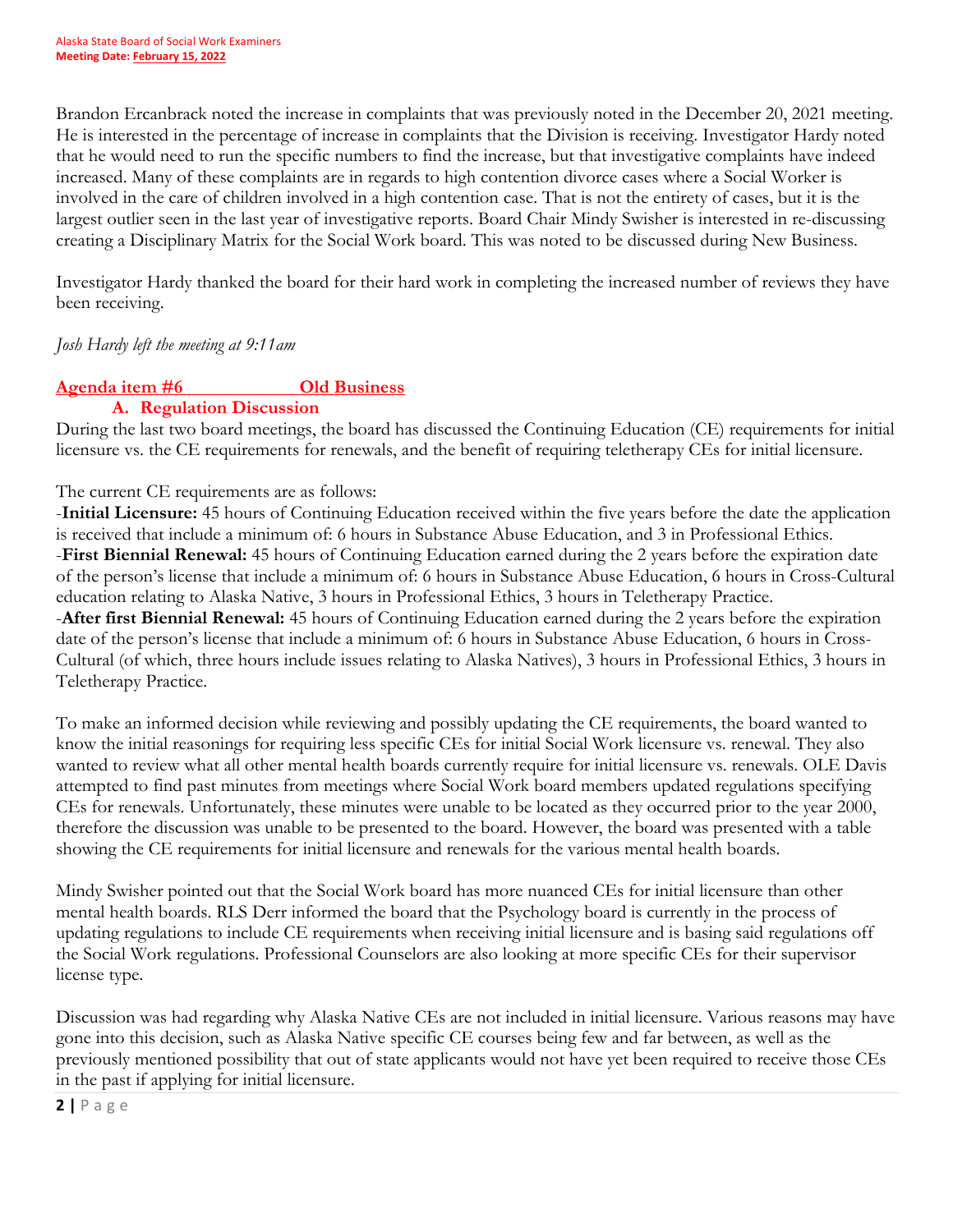Since telehealth is so widespread, adding this requirement to the total 45 required initial licensure CEs would be beneficial, as those credentialing into Alaska will be providing services via telehealth. Brandon notes that there has been a huge increase in telehealth in general, therefore it makes sense to keep the regulations up to date with what Social Workers are currently dealing with. Gabriel King sees the benefit of the public feeling more confident knowing Social Workers providing telehealth are required to take course work regarding telehealth to gain initial licensure. Sharon Woodward sees telehealth being used on a regular basis on long-term care. She notes that she believes telehealth is used across all levels of licensure, so adding this CE requirement would make sense for all license types.

# A motion duly made by Brandon Ercanbrack, seconded by Sharon Woodward, and approved by unanimous consent, was:

## Resolved to approve a regulation change to 12 AAC 18.112(2)(B) to add telehealth CEs as a requirement for initial licensure

# **B. Regulation Change Updates**

The regulation changes for SB21 (Temporary Military Courtesy Licenses 12 AAC 18.108) and 12 AAC 18.115 (Supervision of Experience for Clinical Social Work License) have gone out for public notice. The written comments deadline ends on February 23, 2022. Few comments have been received at this time, most of which were not for nor against the regulation changes, but were instead general comments made. Once the written comment period ends, the regulations will go before the board to be adopted on the record. This will happen at the next scheduled board meeting.

# **C. Right Touch Regulation Project**

The Board of Social Work Examiners originally began the Right Touch Regulation Project in early 2020. This project was put on hold due to COVID-19 and will not be able to be addressed with legislators during this Legislative Session. However, due to multiple outgoing board members, the board had a thorough discussion regarding which changes they still would like to see made to the statutes and regulations, and which changes previously marked are no longer necessary. These notes were added to the Right Touch Regulation document with previous board member comments and will be re-reviewed in full once new board members are added to the board to point them in the right direction. These changes can be addressed during the next Legislative Session if the board so chooses. If so, the changes will need to be re-reviewed and solidified prior to spring 2023. Mindy notes that once new board members attend regulation trainings, they will be better versed to move forward with this project. Once those trainings are attended, this agenda topic will be added to a subsequent board meeting.

# **Agenda item #7 Public Comment**

*Public comment period opened at 10:15am*

No persons present for public comment.

*Public comment period closed at 10:31am*

# **Agenda item #9 BREAK**

*The board took a recess at 10:32am The board returned from recess and went back on record at 10:44am*

The board completed Old Business prior to the break and did not need to re-discuss for Agenda Item #8. With additional time, the board moved forward with the Division Update.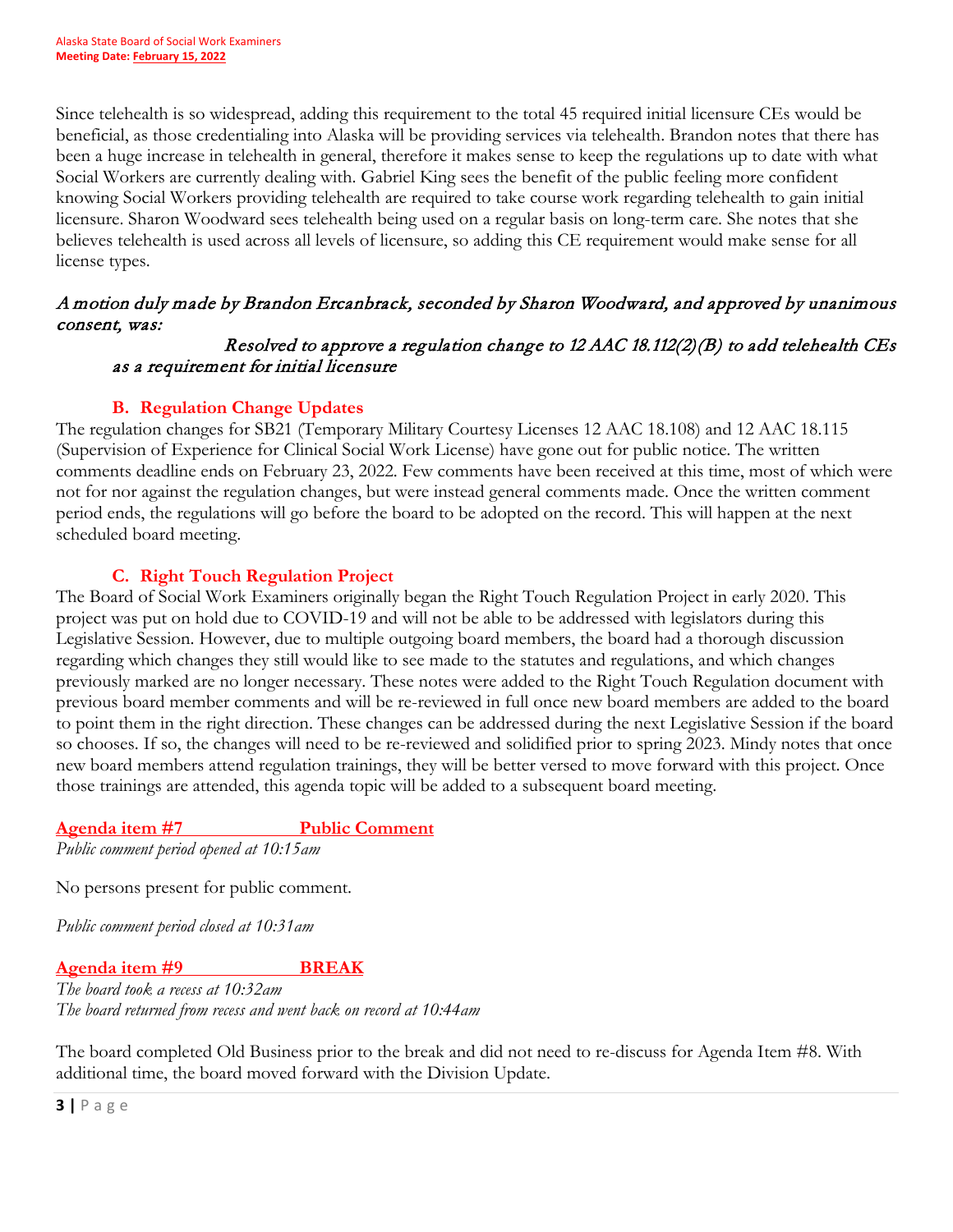#### **Agenda item #10 Division Update**

*Administrative Operations Manager Melissa Dumas joined the meeting at 10:44am*

## **A. Division Update**

Melissa Dumas reminded the board of the Board Member Resources page on the Division's website [\(commerce.alaska.gov/web/cbpl/ProfessionalLicensing/BoardMemberResources.aspx\)](https://www.commerce.alaska.gov/web/cbpl/ProfessionalLicensing/BoardMemberResources.aspx). This page includes refreshers of trainings the Division has available for board members. She also showed the board where the Division Reports are centrally located (*commerce.alaska.gov/web/cbpl/DivisionReports.aspx*). This page includes Annual Reports, Fiscal Reports, Division Statistics, etc. The statistics provided show that the Board of Social Work Examiners had a significant growth of 22% in licensees from FY2020 to FY2021.

## **B. Legislative Update**

There were no updates regarding HB193, and no other updates were known.

## **C. 2nd Quarter Report FY2022**

Melissa Dumas presented the board's financial report for the second quarter of FY2022. The revenue for the board through September of 2021 was \$80,702.00, of which \$37,564.00 was received from the general fund\*, the direct expenditures for the board were \$79,026.00. The board's total expenditures were \$116,285.00, with a carry-over of \$42,590.00 in surplus from the prior year. Currently the surplus for the board is \$7,006.00. A fee analysis is recommended once fee increases are reinstated.

\*General funds are requested as supplemental funds from the Legislature as the Division is unable to increase fees due to a mandate from the Governor. The general funds help offset the lost revenue due to the inability to increase fees. Additional general fund dollars will not be received for the board for FY2022, however the Division is requesting additional fees for FY2023.

#### *Melissa Dumas left the meeting at 11:00am*

Mindy brought up a subject that has been previously discussed by the board. The board is seeing an increase in investigations, and therefore in investigative costs. The board would like to be proactive as a board in preventing these incidents from happening. She posed the question: is there anything the board can do to assist in this area? RLS Derr notes that this is an issue across many boards, not only the Social Work board. She states that we have access to a Listserv, where all licensees with an email in our system can be contacted. The board would like to send out a letter using the Listserv for transparency. They would like to remind Social Workers to practice ethically, to send out a link to the Code of Ethics to be reviewed, and to remind licensees that if they are diligent in providing ethical practice, investigative costs will be down which may help avoid dramatic fee increases in the future. The board will need to prepare a letter and approve in OnBoard prior to being sent out.

With additional time before the ASWB CE Broker presentation, the board elected to move on to New Business. **Agenda item #11 ASWB - CE Broker Presentation** *Don Oliva from CE Broker joined the meeting at 11:30am*

CE Broker recently partnered with ASWB to simplify and automate the process for continuing education requirements for Social Work boards throughout the country. ASWB manages the communication/administrative side, and CE Broker is the platform for the stakeholders involved. Information comes to CE Broker from license holders, CE providers/course instructors, and state boards. CE Broker customizes their platform for each state. They currently assist with CE tracking for 130+ boards and have a presence in 22 states. CBPL has an existing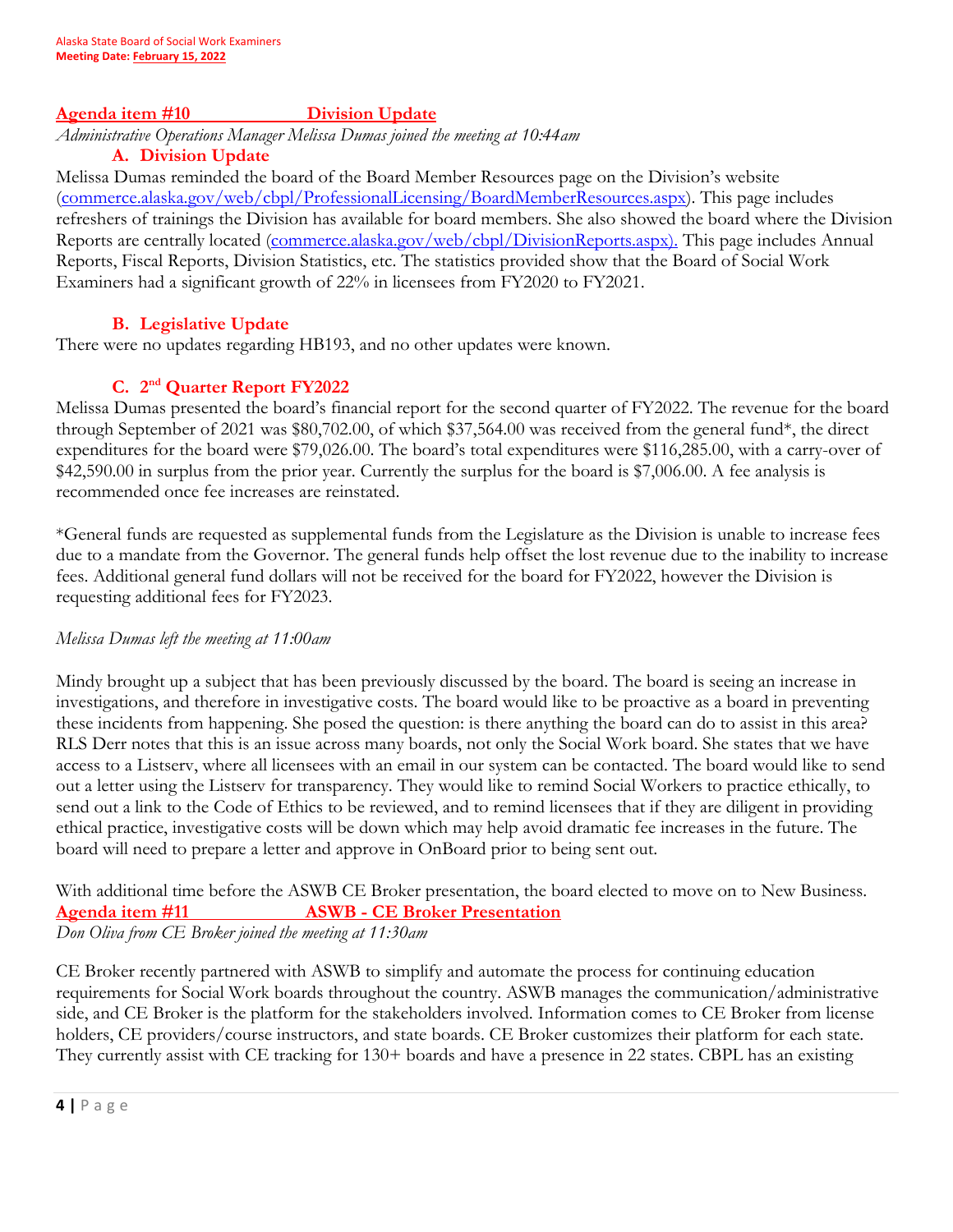agreement with CE Broker. A handful of boards in our Division are in the implementation stage of using CE Broker. Licensees are not able to use this account if the state is not signed up with CE Broker.

CE Broker reviews the statutes and regulations of the board in full to find all requirements and approved Continuing Education activities to learn what the board sees as an acceptable form of continuing education. They then create a directory of approved CEs that meets the board's requirements. CE Broker does not provide continuing education, they are a neutral platform to work with third party providers. Licensees can see their course history. Large providers such as PESI can also upload attendance on a licensee's behalf. The system will let licensees know what is outstanding, which regulation has not yet been met, and will also provide course options that meet the missing requirement.

The Board Suite section is for staff members (OLE, RLS, etc.). Administrative staff can pull reports seeing how many licensees have completed all CEs, and additional reports as well.

With audits, if a list is pulled from our own system, this can be uploaded directly to CE Broker. Email notices will go out to those selected for the audit that will include a link which will take them directly to a CE Broker account where they can respond and upload any documentation. If a licensee had previously created an account and uploaded and completed all courses, they would not have a waiting period. This would be directly sent to the board. The final audit will still come down to the board staff. The board will still need to review all certificates to ensure the audit is passed.

Gabriel inquired about how they keep information confidential and safe. Mr. Oliva noted that no confidential information is kept on their site, such as social security numbers, etc. The only information on their site could be found on a public license verification page. Any data they do touch is encrypted.

Brandon inquired about the cost, and if CEs can be assigned to specific licensees where there is discipline necessary. There is no cost for the state board. There are three different levels and costs for licensees. Disciplinary CEs can be assigned on a case-by-case basis.

Mindy inquired about the timeline. It takes 90-120 days from having a contract in place and having a system live and ready for license holders. CE Broker does most of the work, but the board staff would be required to confirm all information is correct. It is up to the board to decide if this is required or optional. CE Broker will supply the board with any content needed to let licensees know of a new roll-out, board staff are not expected to do this alone.

Mindy asked how beneficial this would be for administrative staff. OLE Davis noted that it could possibly double up work in some ways, as the OLE would still be required to upload all documents to the Portal. However, it could be helpful for licensees to have a central area to upload CEs as they go. It was also noted that often, licensees from other states will send in a transcript only from CE Broker for their CEs. The board requires certificates, so this would be something to ensure certificates are received for the board. The board made a regulation change during this board meeting, so it would not be beneficial to begin this process until after the regulation change is completed. The board will want to rediscuss this after the regulation change goes into effect.

Mindy states that ongoing board members should reach out to current boards who use this to see how beneficial it has been for them. RLS Derr and OLE Davis will reach out to Melissa to see who is on the list from Alaska using CE Broker. Brandon would like to send out a listserv to the license base to receive input on using CE Broker, and the general thoughts.

*Don Oliva remained on the line for the remainder of the meeting*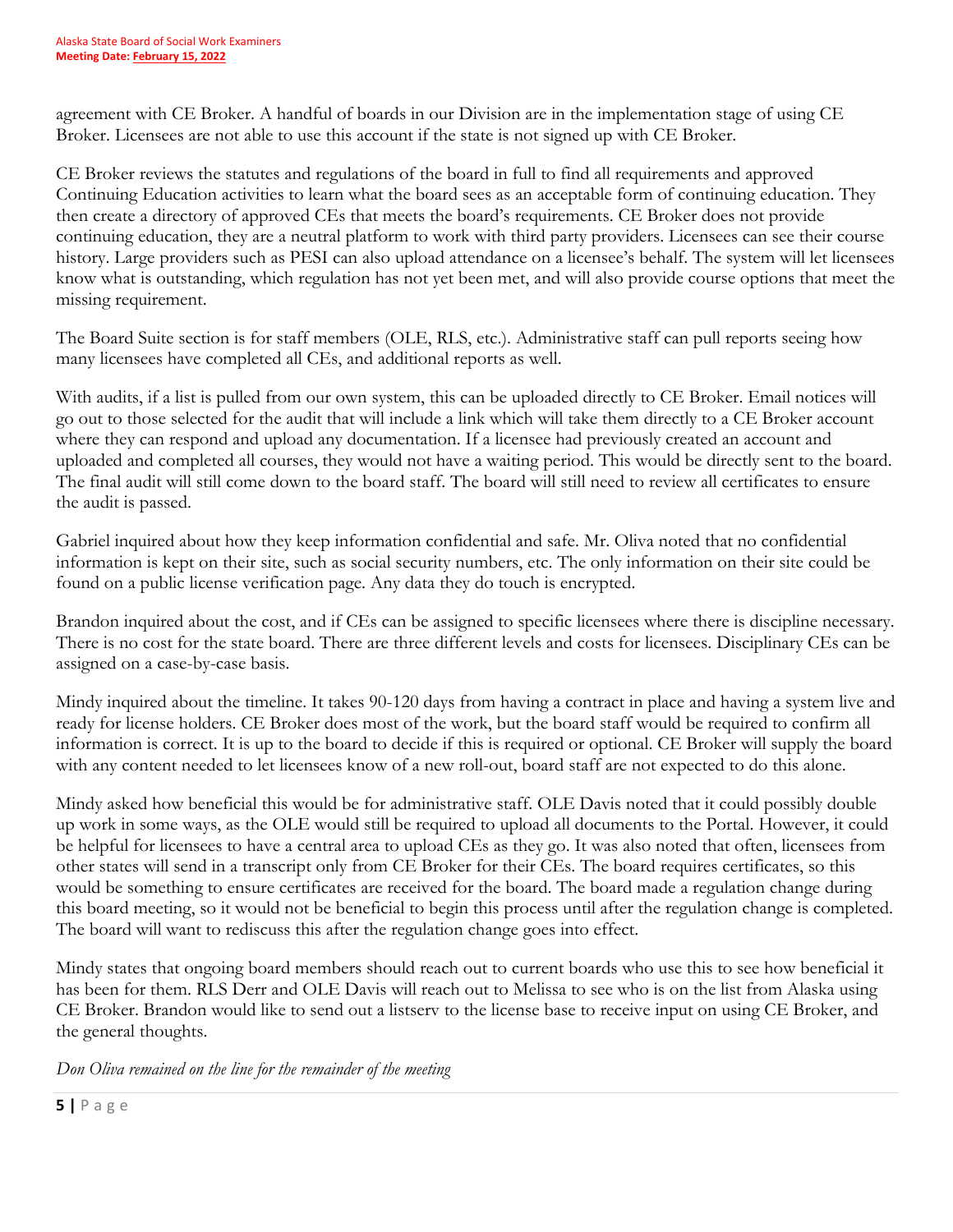### **Agenda item #12 LUNCH**

*The board took a recess for lunch at 12:04pm The board returns from recess and is back on record at 1:02pm*

### Agenda item #13 New Business

#### **A. Priorities for New Board Members**

OLE Davis asked the board for a list of their priorities that they would like to state on the record that can be passed down to new board members.

-RLS Derr stated that this would be a good time to rediscuss projects that were happening before COVID-19 disruptions occurred, and to keep the Social Work compact in mind. The Social Work compact is in the beginning stages.

-Right Touch Regulation project should be re-reviewed by the new board members, using the updated notes from current board members. This should be ready to bring to legislators in the spring of 2023.

-Mindy and Brandon state that a Disciplinary Matrix being created for the board would be helpful. They recall that another mental health board currently has a Disciplinary Matrix and would like to see this as an example. OLE Davis will reach out to that examiner to present their matrix as an example at an upcoming board meeting.

-Investigative training proved extremely helpful to board members. This should be presented to new board members as soon as possible.

-Legislative training should also be presented to new board members.

-OLE Davis let the board know that a previous Board Chair, Danielle LaFon, emailed a reminder that the previous board approved a change to the renewal form for Continuing Education to make it more understandable. This is in process has been sent to the publications team to be updated prior to the renewal. In addition to this change, all renewal forms will also state that CEs used to gain initial licensure may not be used towards renewals. Renewal applications are being reviewed currently. Once completed, all initial applications will be reviewed and corrections will be sent forward to the publication team as well.

-Additional CE clarifications the board would like addressed: licensees cannot use the same CE course twice to count toward different subjects. This will be added to the website when the renewal is uploaded. The position statement clarifying Substance Abuse definition will also be linked on the website.

-The in-person audit went smoothly and should be replicated in the future. In addition to being in-person, the preorganization by Division staff prior to CEs being sent to the board for review should continue if possible.

-Possibly adding a new board member, due to the growth of the license base.

#### **B. Board Member Updates -** Elect Board Chair

Board Chair Mindy Swisher and board member Geoffry McCormick will be leaving the board on March 1, 2022. There have not been any notifications of new appointees to the board, which will leave three board members after said date. Until new appointees are assigned, all board members will be required to vote on each application to reach quorum. If a board member must abstain due to conflict of interest, they will be asked if they are able to vote based on their professional opinion and not that of the issue when abstaining. If they are unable to do so, the application will be unable to reach quorum until new board members are assigned.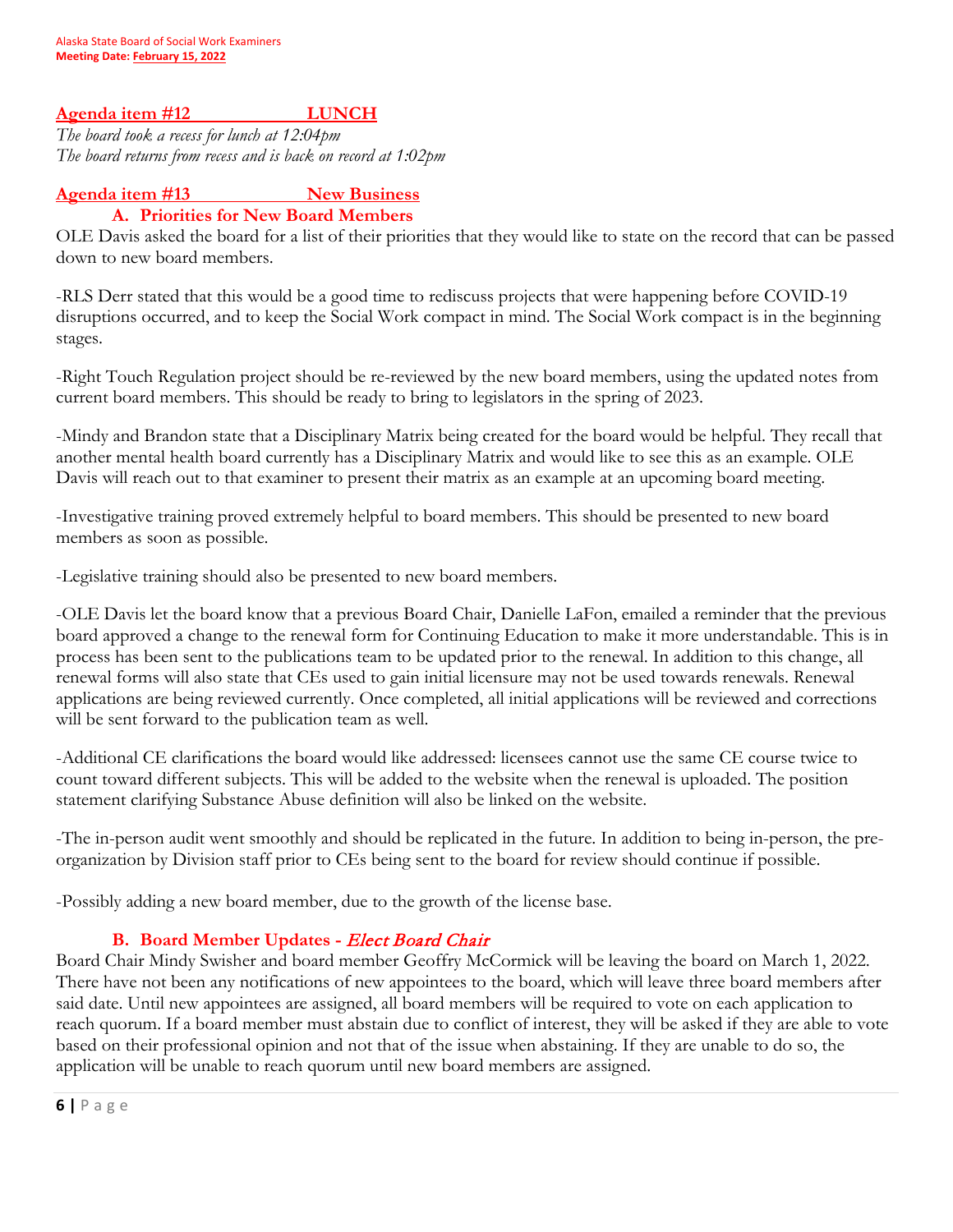Board members are encouraged to reach out to those they feel would be a good fit for the board to let them know how to apply. The board would like a notification added to the Social Work website to announce the board vacancies. OLE Davis will have this added to the website.

Discussion was had on electing a new board chair, as Mindy will be leaving on March 1, 2022. Much of the board was hesitant to volunteer, no nominations were made. Mindy explained her duties and the differences between being a board chair and a board member. She offered to provide the new board chair with some templates she has, one of which includes the annual report, to assist with the transition. RLS Derr discussed the additional legislative duties that occur for the board chair. After discussion, Brandon discussed the possibility of stepping in as board chair. He is hesitant due to being the only LCSW on the board due to the number of Clinical complaints received. He is willing to step in for the one-year term that is listed in statute 08.95.010(b) at this time. This is recognized, and the term length or election of a new board chair can be addressed at a later board meeting.

# A motion duly made by Sharon Woodward, seconded by Gabriel King, and approved by unanimous consent, was:

## Resolved to approve Brandon Ercanbrack as the newly elected Board Chair for the Board of Social Work Examiners, to take effect on March 1, 2022.

# **C. Application Review for New Board Members**

During the previous board meeting, the board discussed the various ways they could prepare an application review for incoming board members. One of the options discussed was pre-filming an application for review which would then be passed on to the new board member. The board has reconsidered this idea. If regulations changed, the existing video would need to be redone to account for the change.

Mindy noted that it would be helpful for a new board member to have a 'mentorship' of sorts with an existing board member. The new board member could reach out to the existing board member to ask questions if they came up. If no more than two board members total are discussing, this would be acceptable. Mindy also noted that reviewing an application during a board meeting from top to bottom would be beneficial for all new board members. Going through a more complex application (such as by Credentials) would be the best use of time. Existing board members can explain their processes to the new board member, and any questions can be answered. The board has decided that during the "new board member introduction" agenda item that occurs with each new board member, an application review will be added.

Brandon created a flowchart for the LCSW application that assists in processing applications. Sharon noted that this flowchart was extremely helpful for her when she first started. OLE Davis will create a similar flowchart for each license type to be presented at the next board meeting.

# **Agenda item #14 Administrative Business**

## **A. Correspondence – Naloxone Response**

The board discussed the email presented by Lakeshia Hasten, National Project Coordinator with the SW PACT Staffing Program during the December 20, 2021 board meeting. The email asks the following:

The Veteran's Health Administration National Social Work Program Office is seeking information from State Licensing Boards on the ability of licensed social workers within the State's jurisdiction to carry and administer Narcan/Naloxone. During the ASWB 2021 Administrators Forum it was highly suggested that each board answer this email so there is a response from each jurisdiction. The board can choose one of three responses: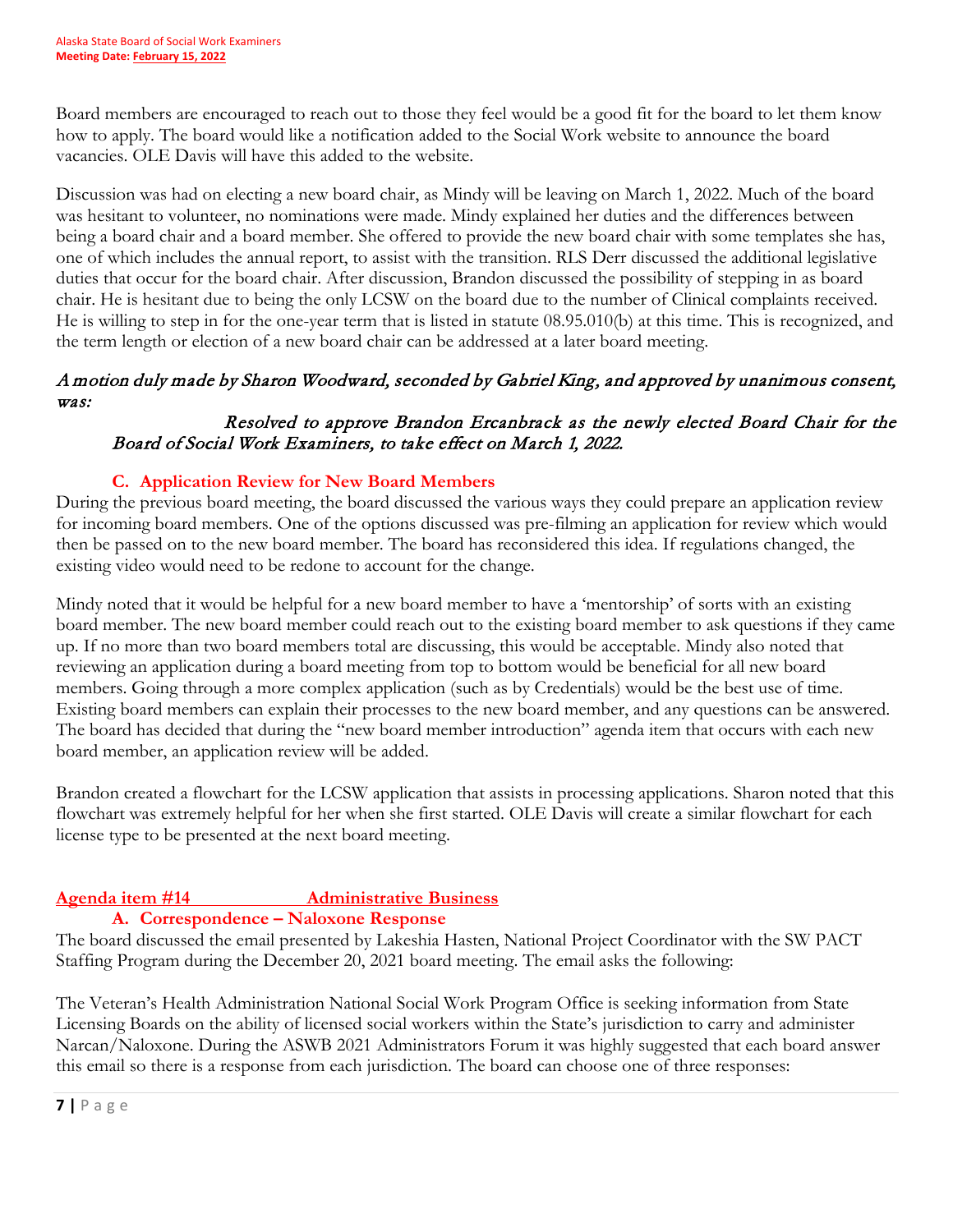- 1. The State of Alaska Social Work Licensing Board concurs, social workers in this state can carry and administer Narcan/Naloxone.
- 2. The State of Alaska Social Work Licensing Board concurs, social workers in this state can carry and administer Narcan/Naloxone, only if the social worker has completed education and training in order to do so.
- 3. The State of Alaska Social Work Licensing Board does not concur social workers in this state can carry and administer Narcan/Naloxone under any circumstances.

The board had two questions for Ms. Hasten from the last board meeting, and received the following answers:

- 1. Where will the board's response to this statement live once it is received by you? **All responses are being stored on an internal platform.**
- 2. What happens after each state makes a statement/response? **Once a state responds, we store the response internally and provide guidance to social work leaders in each state on next steps. For those who are able to carry and administer, there are training and competency requirements that will be met.**

The board found that the answers provided led to additional questions. The answers reference social work leaders. Who are the social work leaders referenced? What are the next steps envisioned after a response is received, what is the end objective? Does the training become a CE requirement? Is this optional for carriers? Have they reached out to national organizations such as ASWB/NASW for their input as well? Rather than respond to this email with one of the choices provided, the board would like to inquire if someone from this agency would be able to attend the upcoming April board meeting to answer the board's questions. This way, the board will feel confident in their answer, and there will be less back and forth. OLE Davis will reach out to Ms. Hasten to see if this is possible and will report back to the board.

# **B. ASWB Spring Education Conference – Travel Request Update**

Sharon is currently scheduled to attend the ASWB Spring Education Meeting in Chicago, IL on April 29-30, 2022. This request has been sent to our travel desk. Sharon has applied for a scholarship, which she will hear back on in the beginning of March. The request will likely be pending until we hear if the scholarship has been awarded.

Gabriel is signed up for the virtual New Board Member Training with ASWB taking place in June. No travel is required.

Brandon inquired about the ASWB Delegate Assembly in November. We will apply for a scholarship again at that time, and will send in a travel request prior to that meeting taking place. A delegate will need to be assigned at a future board meeting. Brandon is interested in ASWB Board Chair training, or what ASWB would have to offer for a new board chair. OLE Davis will reach out to ASWB for input on this and will send the information on to Brandon.

# **C. Schedule Meetings – In-person Meeting**

The next board meeting will take place on April 26, 2022. This is scheduled to take place via Zoom and may be a half-day meeting.

The board agrees that a two-day in-person meeting in Anchorage should take place for reviewing the audits. This means the travel will take place in the next fiscal year. The audit meeting will take place on September 13-14, 2022 in Anchorage, if approved.